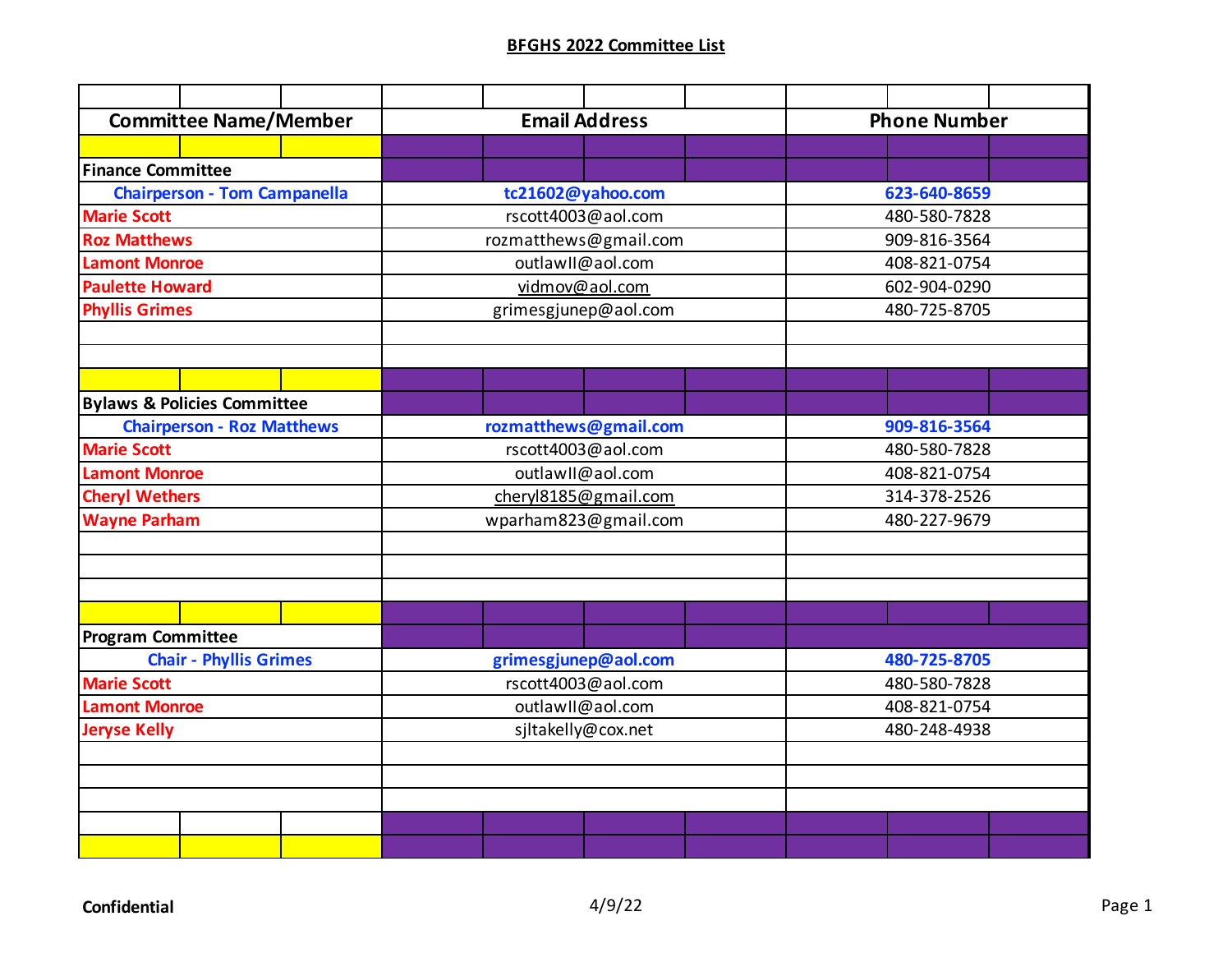| <b>Membership Committee</b>              |                         |              |  |  |
|------------------------------------------|-------------------------|--------------|--|--|
| <b>Chairperson - Lamont Monroe</b>       | outlawll@aol.com        | 408-821-0754 |  |  |
| <b>Marie Scott</b>                       | rscott4003@aol.com      | 480-580-7828 |  |  |
| <b>Jeryse Kelly</b>                      | sjltakelly@cox.net      | 480-248-4938 |  |  |
| <b>Mary Bowden</b>                       | marymorganaz@yahoo.com  | 480-720-1607 |  |  |
| <b>Claudia Hopson</b>                    | claudiahopson@gmail.com | 480-209-6312 |  |  |
| <b>Paulette Howard</b>                   | vidmov@aol.com          | 602-904-0290 |  |  |
|                                          |                         |              |  |  |
|                                          |                         |              |  |  |
|                                          |                         |              |  |  |
| <b>Social Media/Technology Committee</b> |                         |              |  |  |
| <b>Chairperson - Jeryse Kelly</b>        | sjltakelly@cox.net      | 480-248-4938 |  |  |
| <b>Andrew Hurst</b>                      | ahurst1@gmail.com       | 718-598-6142 |  |  |
| <b>Lamont Monroe</b>                     | outlawII@aol.com        | 408-821-0754 |  |  |
| <b>Margret Hangan</b>                    | shrineinfo@yahoo.com    | 760-455-3024 |  |  |
| <b>Linda Morris</b>                      | zelany806@gmail.com     | 602-821-6065 |  |  |
| <b>Anastasia Wright</b>                  | aewnstl@gmail.com       | 314-322-8728 |  |  |
|                                          |                         |              |  |  |
|                                          |                         |              |  |  |
|                                          |                         |              |  |  |
| Nominating Committee                     |                         |              |  |  |
| <b>Chairperson - Linda Parham</b>        | Indprhm@aol.com         | 602-561-7355 |  |  |
|                                          |                         |              |  |  |
|                                          |                         |              |  |  |
|                                          |                         |              |  |  |
|                                          |                         |              |  |  |
|                                          |                         |              |  |  |
|                                          |                         |              |  |  |
|                                          |                         |              |  |  |
|                                          |                         |              |  |  |
|                                          |                         |              |  |  |
|                                          |                         |              |  |  |
|                                          |                         |              |  |  |